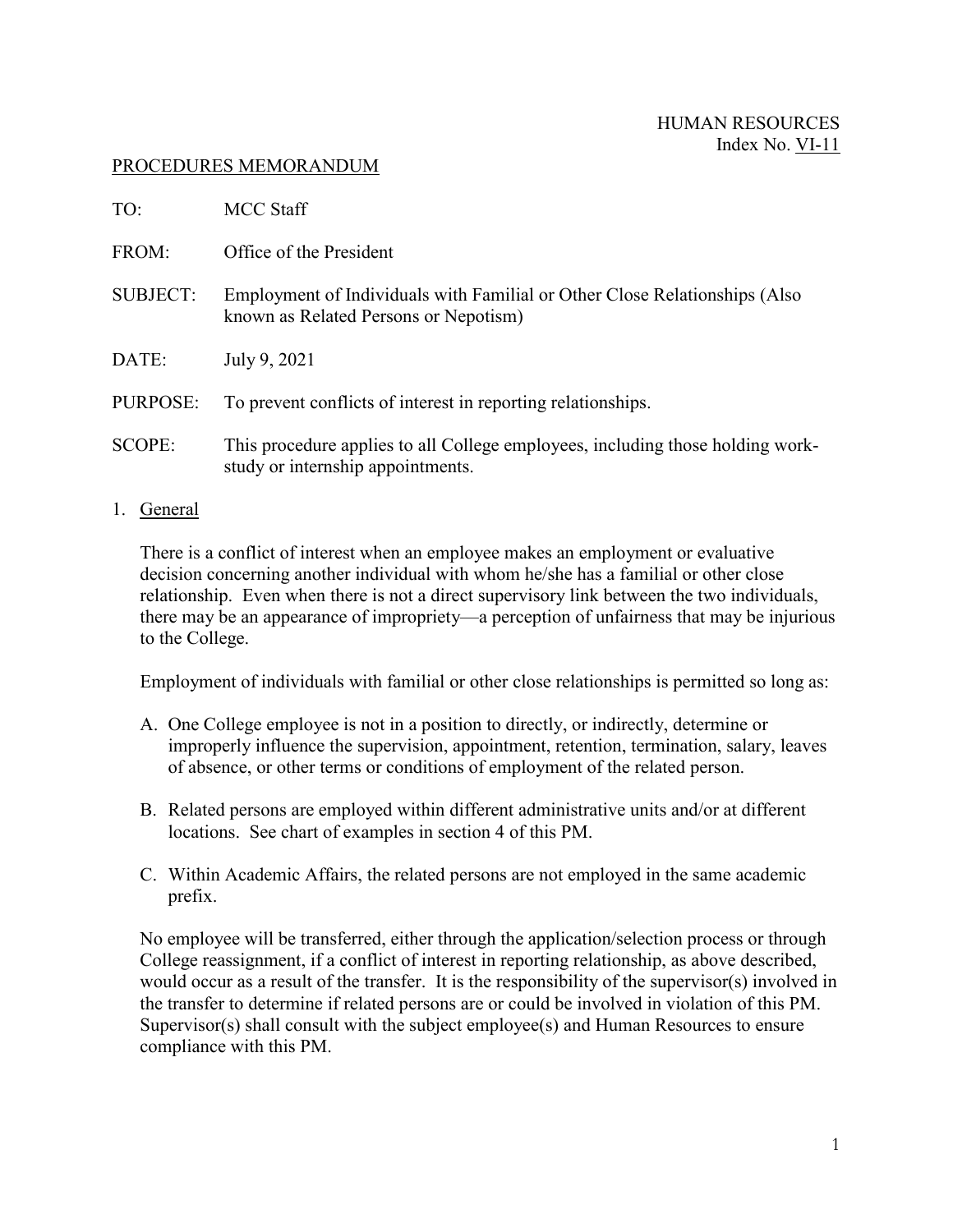Current employees who marry one another, become residents of the same household, or otherwise become related persons as defined in section 2 of this PM may continue in employment by the College provided they do not work in a direct supervisory relationship with one another. When such a situation arises, the College will make a good faith effort, if possible, to reassign the affected employee(s) so as to conform to this policy.

## 2. Definitions

As used in this PM, a related person is one who has a familial or other close relationship with a current College employee.

- A. Familial relationship includes: 1) a spouse, 2) any other person residing in the same household as the employee who is a dependent of the employee or of whom the employee is a dependent, or 3) any person related to the employee within the second degrees of kinship or the third degree of lineage. This includes the employee's or the spouse's children, parents, grandparents, great-grandparents, brothers, sisters, half-brothers and half-sisters, grandchildren, great-grandchildren, aunts, uncles, nieces, nephews, first cousins, second cousins, and persons married to them, including adopted, step, and foster relationships.
- B. A close relationship is considered to exist when there is a committed relationship, consensual sexual or romantic relationship, or where the benefited individual is someone who resides in the same residence.

# 3. Specific Requirements and Conditions Required by Nebraska Law Respecting Members of the Same Immediate Family

- A. In accordance with the requirements of Nebraska state statute §49-1499.04, an official or employee of the College may employ or recommend or supervise the employment of an immediate family member only if:
	- 1) The employee or official makes a full disclosure on the record to the Board of Governors and a written disclosure to the Vice President for Human Resources; and the Board of Governors and the President, or his or her designee, explicitly approves the employment or supervisory relationship in writing;
	- 2) There has first been a reasonable solicitation and consideration of applications for the employment or position;
	- 3) The employee or official does not terminate the employment of another employee so as to make funds or a position available for the purpose of hiring a related person (as defined in section 2 of this PM); and
	- 4) The related person (as defined in section 2 of this PM) is qualified for and able to perform the duties of the position, is required to perform the duties of the position, and is not compensated at an unreasonably high rate of pay.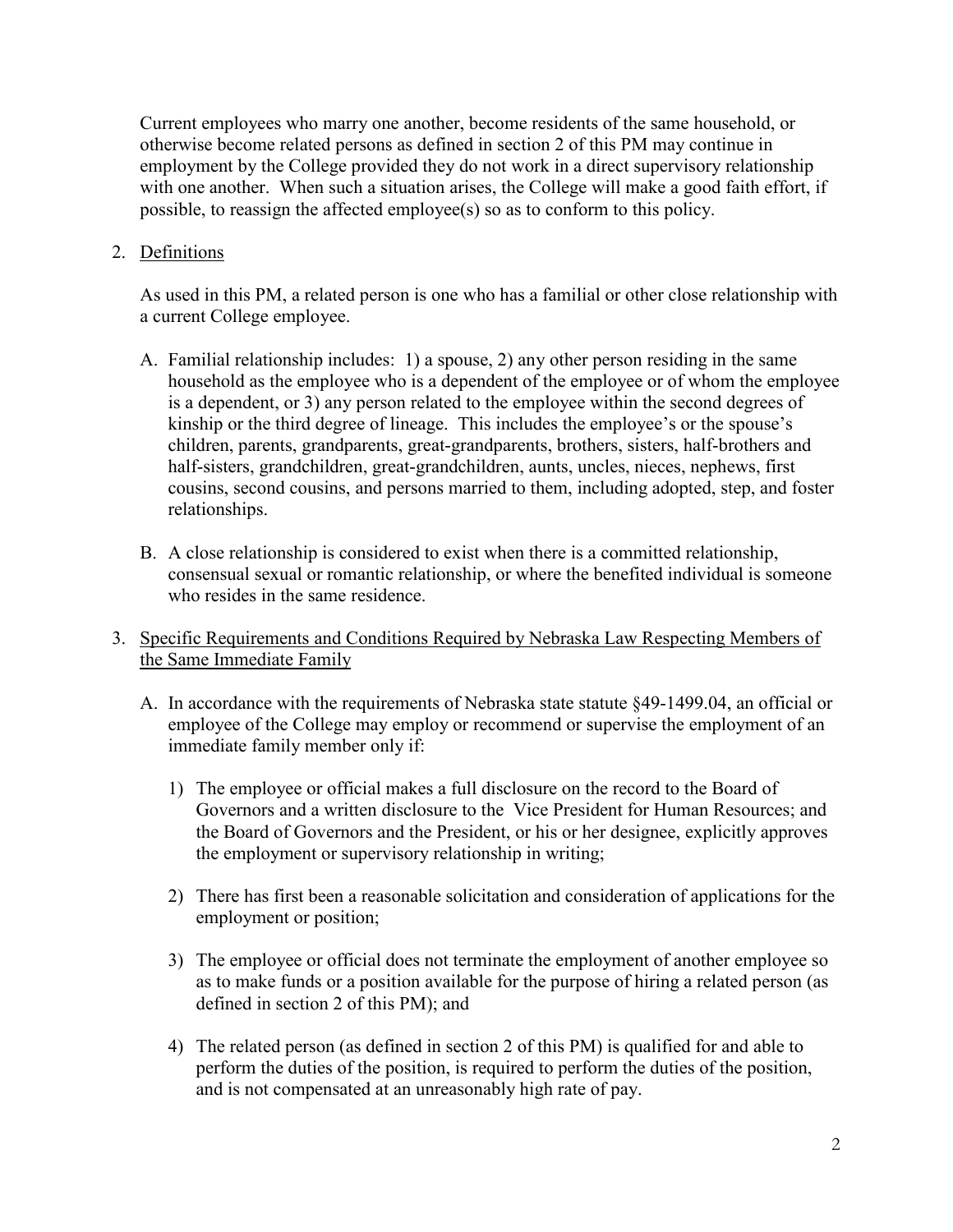## 4. Request to Hire Related Persons

- A. All job applicants shall be required to disclose all related persons known to be employed at the College.
- B. If a finalist for employment at the College discloses any related person currently employed at the College (or the existence of a related person becomes otherwise known), the Vice President for Human Resources shall evaluate the relationship and its possible effects upon the College, considering such factors as:
	- 1) Was the candidate in actuality the best qualified for the position or did the existence of a relationship affect the hiring supervisor's and/or hiring committee's decision;
	- 2) The likelihood that the interaction of the related persons may create the appearance of impropriety;
	- 3) The likelihood that the existence of the relationship may cause a disruption in the workplace or negatively affect the decision-making of the related persons;
- C. The Vice President for Human Resources may consult with the President or other administrator, as appropriate, prior to authorizing or denying such employment.

| <b>Scenarios Involving Related</b>                  | <b>Okay to Hire</b>     |                                        |
|-----------------------------------------------------|-------------------------|----------------------------------------|
| <b>Persons</b>                                      | <b>Related Persons?</b> | <b>Rationale</b>                       |
|                                                     |                         | Same campus but different              |
| Custodian at SOC                                    |                         | administrative units-Facilities        |
| Student Services at SOC                             | Yes                     | Management & Campus/Student Affairs    |
| Custodian at SOC                                    |                         | Same administrative unit but different |
| Custodian at EVC                                    | Yes                     | campus locations                       |
| Dean of Social Sciences                             |                         |                                        |
| Adjunct teaching political                          |                         |                                        |
| science courses                                     | N <sub>0</sub>          | Direct supervisory relationship        |
| <b>Student Services Assistant</b><br>$\blacksquare$ |                         |                                        |
| at Sarpy $-$ pt regular                             |                         |                                        |
| <b>Student Services Assistant</b>                   |                         | Two 'related persons' working at same  |
| at $Sary - pt$ temporary                            | No                      | location & in same administrative unit |
| <b>Adjunct teaching Biology</b>                     |                         |                                        |
| courses (BIOS)                                      |                         | Same administrative unit—Math $&$      |
| <b>Adjunct teaching Physics</b>                     |                         | Natural Sciences in Academic Affairs-  |
| courses (PHYS)                                      | Yes                     | but teaching different course prefixes |

D. Examples of potential employment relationships involving related persons.

#### 5. Application

This PM shall apply equally to members of both sexes, without favoritism, partiality, or preference to members of either sex and without regard to marital status.